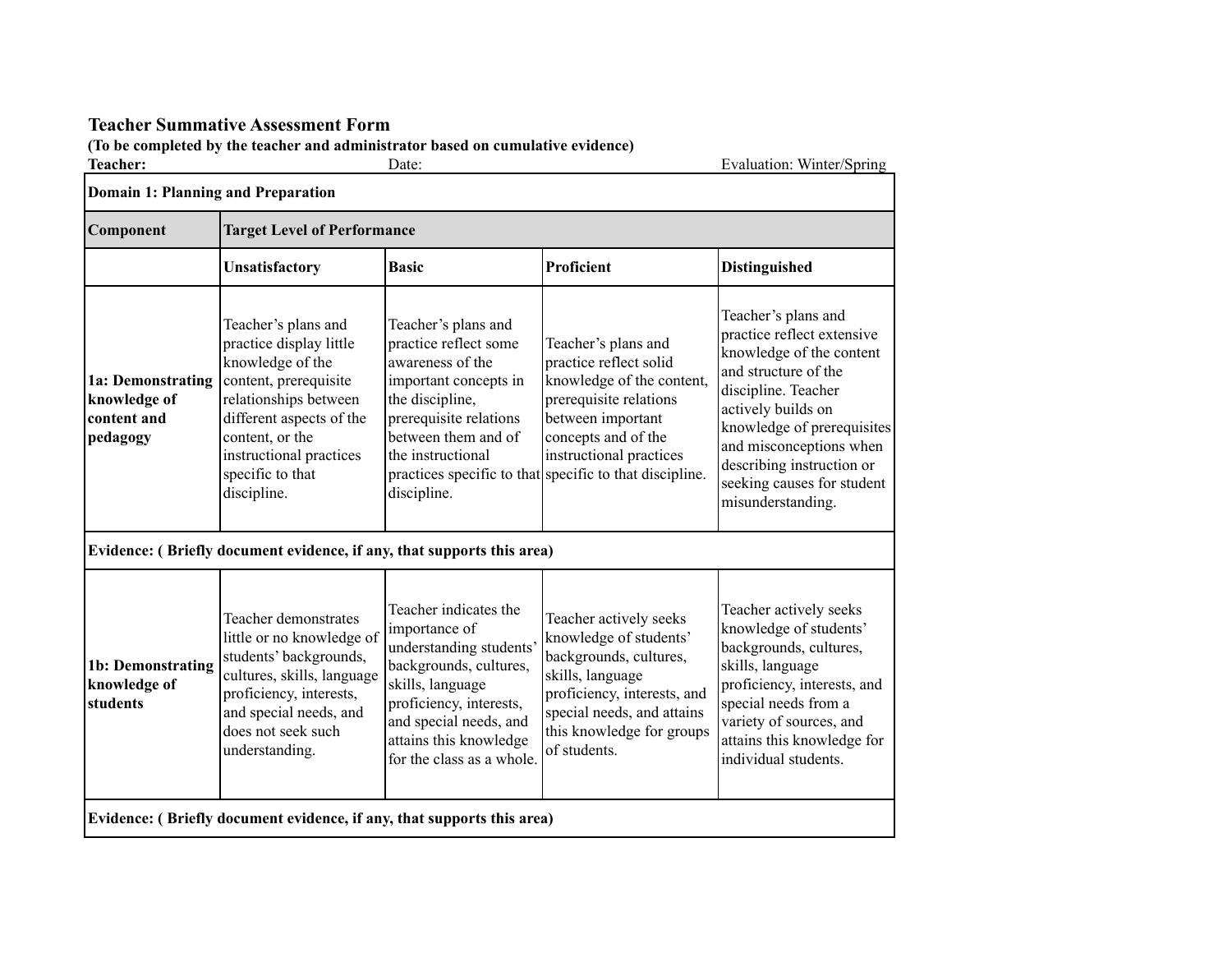| 1c: Setting<br>linstructional<br>outcomes     | Instructional outcomes<br>are unsuitable for<br>students, represent trivial combination of<br>or low-level learning, or<br>are stated only as<br>activities. They do not<br>permit viable methods of assessment. They<br>assessment.<br>Evidence: (Briefly document evidence, if any, that supports this area) | <b>Instructional</b> outcomes<br>are of moderate rigor<br>and are suitable for<br>some students, but<br>consist of a<br>activities and goals,<br>some of which permit<br>viable methods of<br>reflect more than one<br>type of learning, but<br>teacher makes no<br>attempt at coordination | Instructional outcomes are<br>stated as goals reflecting<br>high-level learning and<br>curriculum standards.<br>They are suitable for most<br>students in the class,<br>represent different types of types of content, offer<br>learning, and are capable<br>of assessment. The<br>outcomes reflect<br>opportunities for<br>coordination. | Instructional outcomes are<br>stated as goals that can be<br>assessed, reflecting<br>rigorous learning and<br>curriculum standards.<br>They represent different<br>opportunities for both<br>coordination and<br>integration, and take<br>account of the needs of<br>individual students. |
|-----------------------------------------------|----------------------------------------------------------------------------------------------------------------------------------------------------------------------------------------------------------------------------------------------------------------------------------------------------------------|---------------------------------------------------------------------------------------------------------------------------------------------------------------------------------------------------------------------------------------------------------------------------------------------|-------------------------------------------------------------------------------------------------------------------------------------------------------------------------------------------------------------------------------------------------------------------------------------------------------------------------------------------|-------------------------------------------------------------------------------------------------------------------------------------------------------------------------------------------------------------------------------------------------------------------------------------------|
| 1d:Demonstrating<br>knowledge of<br>resources | Teacher demonstrates<br>little or no familiarity<br>with resources to<br>enhance own knowledge,<br>to use in teaching, or for<br>students who need them.<br>Teacher does not seek<br>such knowledge.                                                                                                           | <b>Teacher demonstrates</b><br>some familiarity with<br>resources available<br>through the school or<br>district to enhance own<br>knowledge, to use in<br>teaching, or for students knowledge, to use in<br>who need them.<br>Teacher does not seek<br>to extend such<br>knowledge.        | Teacher is fully aware of<br>the resources available<br>through the school or<br>district to enhance own<br>teaching, or for students<br>who need them.                                                                                                                                                                                   | Teacher seeks out<br>resources in and beyond<br>the school or district in<br>professional organizations,<br>on the Internet, and in the<br>community to enhance<br>own knowledge, to use in<br>teaching, and for students<br>who need them.                                               |
|                                               | Evidence: (Briefly document evidence, if any, that supports this area)                                                                                                                                                                                                                                         |                                                                                                                                                                                                                                                                                             |                                                                                                                                                                                                                                                                                                                                           |                                                                                                                                                                                                                                                                                           |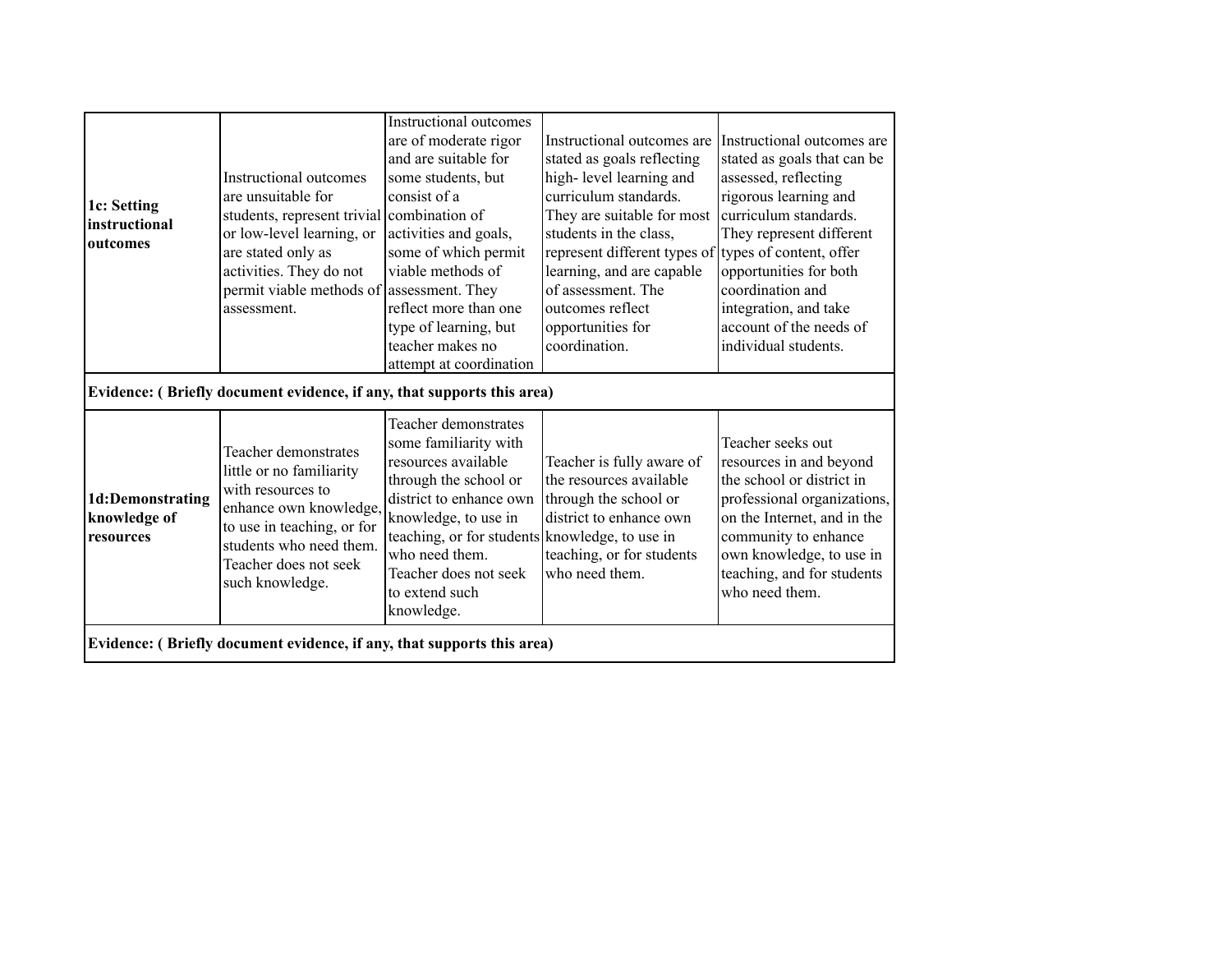| 1e: Designing<br>coherent<br>instruction                               | The series of learning<br>experiences are poorly<br>aligned with the<br>instructional outcomes<br>and do not represent a<br>coherent structure. They<br>are suitable for only<br>some students.                                                                                                        | The series of learning<br>experiences<br>demonstrates partial<br>alignment with<br>instructional outcomes.<br>some of which are<br>likely to engage<br>students in significant<br>learning. The lesson or<br>unit has a recognizable<br>structure and reflects<br>partial knowledge of<br>students and resources. | Teacher coordinates<br>knowledge of content, of<br>students, and of resources,<br>to design a series of<br>learning experiences<br>aligned to instructional<br>outcomes and suitable to<br>groups of students. The<br>lesson or unit has a clear<br>structure and is likely to<br>engage students in<br>significant learning. | Teacher coordinates<br>knowledge of content, of<br>students, and of resources,<br>to design a series of<br>learning experiences<br>aligned to instructional<br>outcomes, differentiated<br>where appropriate to make<br>them suitable to all<br>students and likely to<br>engage them in significant<br>learning. The lesson or<br>unit's structure is clear and<br>allows for different<br>pathways according to<br>student needs. |  |  |
|------------------------------------------------------------------------|--------------------------------------------------------------------------------------------------------------------------------------------------------------------------------------------------------------------------------------------------------------------------------------------------------|-------------------------------------------------------------------------------------------------------------------------------------------------------------------------------------------------------------------------------------------------------------------------------------------------------------------|-------------------------------------------------------------------------------------------------------------------------------------------------------------------------------------------------------------------------------------------------------------------------------------------------------------------------------|-------------------------------------------------------------------------------------------------------------------------------------------------------------------------------------------------------------------------------------------------------------------------------------------------------------------------------------------------------------------------------------------------------------------------------------|--|--|
| Evidence: (Briefly document evidence, if any, that supports this area) |                                                                                                                                                                                                                                                                                                        |                                                                                                                                                                                                                                                                                                                   |                                                                                                                                                                                                                                                                                                                               |                                                                                                                                                                                                                                                                                                                                                                                                                                     |  |  |
| 1f: Designing<br>student assessment                                    | Teacher's plan for<br>assessing student<br>learning contains no<br>clear criteria or<br>standards, is poorly<br>aligned with the<br>instructional outcomes,<br>or is inappropriate to<br>many students. The<br>results of assessment<br>have minimal impact on<br>the design of future<br>instruction. | Teacher's plan for<br>student assessment is<br>partially aligned with<br>the instructional<br>outcomes, without clear<br>criteria, and<br>inappropriate for at<br>least some students.<br>Teacher intends to use<br>assessment results to<br>plan for future<br>instruction for the class<br>as a whole.          | Teacher's plan for student<br>assessment is aligned with<br>the instructional outcomes.<br>using clear criteria, and is<br>appropriate to the needs of<br>students. Teacher intends<br>to use assessment results<br>to plan for future<br>instruction for groups of<br>students.                                              | Teacher's plan for student<br>assessment is fully aligned<br>with the instructional<br>outcomes, with clear<br>criteria and standards that<br>show evidence of student<br>contribution to their<br>development. Assessment<br>methodologies may have<br>been adapted for<br>individuals, and the<br>teacher intends to use<br>assessment results to plan<br>future instruction for<br>individual students.                          |  |  |
|                                                                        | Evidence: (Briefly document evidence, if any, that supports this area)                                                                                                                                                                                                                                 |                                                                                                                                                                                                                                                                                                                   |                                                                                                                                                                                                                                                                                                                               |                                                                                                                                                                                                                                                                                                                                                                                                                                     |  |  |
| D1 AVG:                                                                |                                                                                                                                                                                                                                                                                                        |                                                                                                                                                                                                                                                                                                                   |                                                                                                                                                                                                                                                                                                                               |                                                                                                                                                                                                                                                                                                                                                                                                                                     |  |  |
|                                                                        | <b>Domain 2: The Classroom Environment</b>                                                                                                                                                                                                                                                             |                                                                                                                                                                                                                                                                                                                   |                                                                                                                                                                                                                                                                                                                               |                                                                                                                                                                                                                                                                                                                                                                                                                                     |  |  |

**Component Target Level of Performance**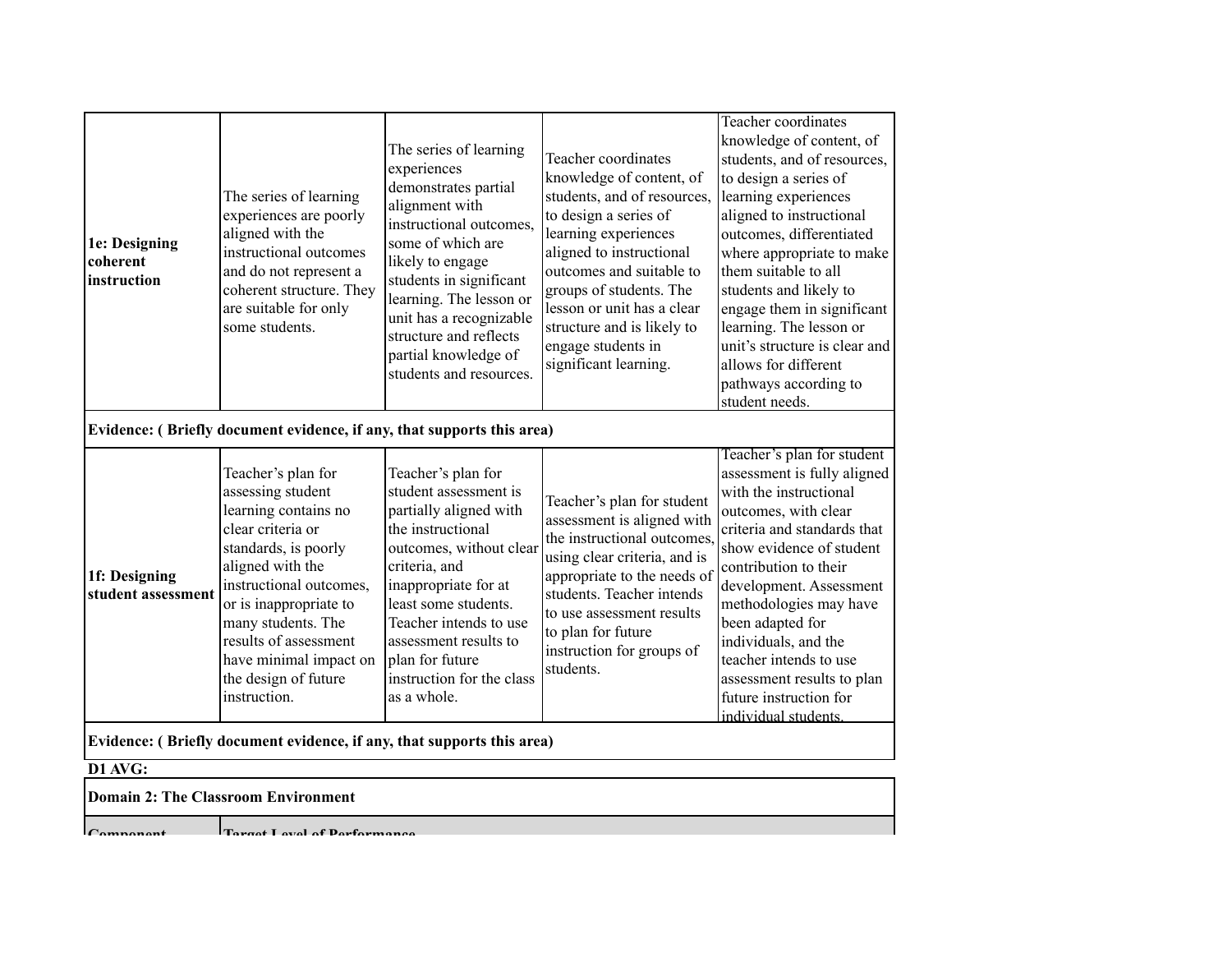| U0111ponent<br>Target Level of Feriormance                   |                                                                                                                                                                                                                                                                                                                             |                                                                                                                                                                                                                                                                                                                     |                                                                                                                                                                                                                                                                 |                                                                                                                                                                                                                                                                                                                                |  |
|--------------------------------------------------------------|-----------------------------------------------------------------------------------------------------------------------------------------------------------------------------------------------------------------------------------------------------------------------------------------------------------------------------|---------------------------------------------------------------------------------------------------------------------------------------------------------------------------------------------------------------------------------------------------------------------------------------------------------------------|-----------------------------------------------------------------------------------------------------------------------------------------------------------------------------------------------------------------------------------------------------------------|--------------------------------------------------------------------------------------------------------------------------------------------------------------------------------------------------------------------------------------------------------------------------------------------------------------------------------|--|
|                                                              | Unsatisfactory                                                                                                                                                                                                                                                                                                              | <b>Basic</b>                                                                                                                                                                                                                                                                                                        | Proficient                                                                                                                                                                                                                                                      | <b>Distinguished</b>                                                                                                                                                                                                                                                                                                           |  |
| 2a: Creating an<br>environment of<br>respect and<br>rapport  | Classroom interactions,<br>both between the teacher<br>and students and among<br>students, are negative,<br>inappropriate, or<br>insensitive to students'<br>cultural backgrounds,<br>and characterized by<br>sarcasm, put-downs, or<br>conflict.<br>Evidence: (Briefly document evidence, if any, that supports this area) | Classroom interactions,<br>both between the<br>teacher and students<br>and among students, are<br>generally appropriate<br>and free from conflict<br>but may be<br>characterized by<br>occasional displays of<br>insensitivity or lack of<br>responsiveness to<br>cultural or<br>developmental<br>differences among | Classroom interactions,<br>between teacher and<br>students and among<br>students are polite and<br>respectful, reflecting<br>general warmth and<br>caring, and are appropriate<br>to the cultural and<br>developmental differences<br>among groups of students. | Classroom interactions<br>among the teacher and<br>individual students are<br>highly respectful,<br>reflecting genuine warmth<br>and caring and sensitivity<br>to students' cultures and<br>levels of development.<br>Students themselves<br>ensure high levels of<br>civility among members of<br>the class.                  |  |
| 2b: Establishing a<br>culture for learning commitment to the | The classroom<br>environment conveys a<br>negative culture for<br>learning, characterized<br>by low teacher<br>subject, low expectations<br>for student achievement,<br>and little or no student<br>pride in work.<br>Evidence: (Briefly document evidence, if any, that supports this area)                                | Teacher's attempt to<br>create a culture for<br>learning is partially<br>successful, with little<br>teacher commitment to<br>the subject, modest<br>achievement, and little<br>student pride in work.<br>Both teacher and<br>students appear to be<br>only "going through the<br>motions."                          | The classroom culture is<br>characterized by high<br>expectations for most<br>students, genuine<br>expectations for student commitment to the subject<br>by both teacher and<br>students, with students<br>demonstrating pride in<br>their work.                | High levels of student<br>energy and teacher passion<br>for the subject create a<br>culture for learning in<br>which everyone shares a<br>belief in the importance of<br>the subject, and all<br>students hold themselves<br>to high standards of<br>performance: for example,<br>by initiating improvements<br>to their work. |  |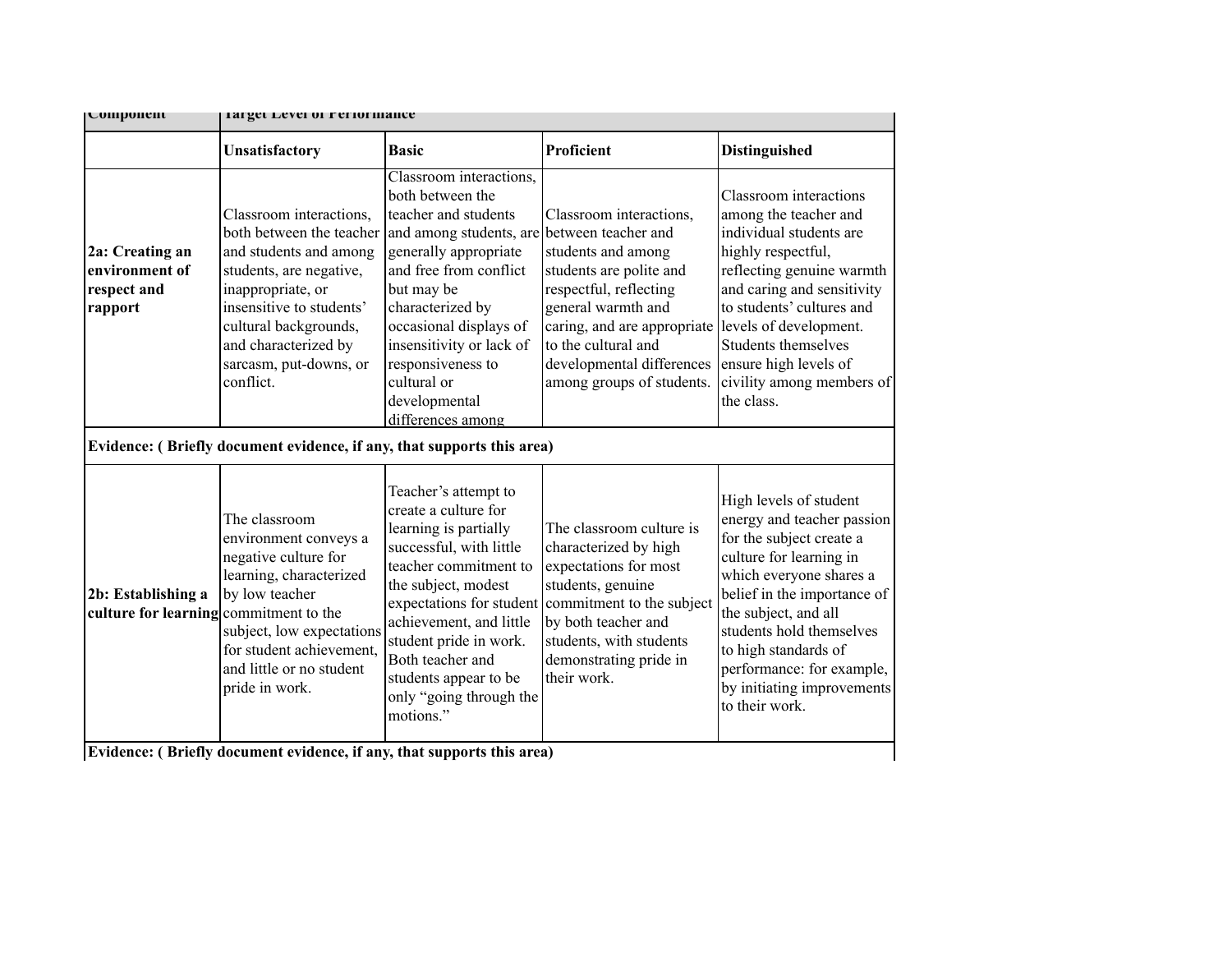| 2c: Managing<br>classroom<br>procedures | Much instructional time<br>is lost due to inefficient<br>classroom routines and<br>procedures for<br>transitions, handling of<br>supplies, and<br>performance of non-<br>instructional duties.                                                | Some instructional time<br>is lost due to only<br>partially effective<br>classroom routines and<br>procedures for<br>transitions, handling of<br>supplies, and<br>performance of non-<br>instructional duties. | Little instructional time is<br>lost due to classroom<br>routines and procedures<br>for transitions, handling of<br>supplies, and performance<br>of non-instructional<br>duties, which occur<br>smoothly.                                                                                   | Students contribute to the<br>seamless operation of<br>classroom routines and<br>procedures for transitions,<br>handling of supplies, and<br>performance of non-<br>instructional duties.                                                                                                                                                                    |
|-----------------------------------------|-----------------------------------------------------------------------------------------------------------------------------------------------------------------------------------------------------------------------------------------------|----------------------------------------------------------------------------------------------------------------------------------------------------------------------------------------------------------------|---------------------------------------------------------------------------------------------------------------------------------------------------------------------------------------------------------------------------------------------------------------------------------------------|--------------------------------------------------------------------------------------------------------------------------------------------------------------------------------------------------------------------------------------------------------------------------------------------------------------------------------------------------------------|
|                                         | Evidence: (Briefly document evidence, if any, that supports this area)                                                                                                                                                                        |                                                                                                                                                                                                                |                                                                                                                                                                                                                                                                                             |                                                                                                                                                                                                                                                                                                                                                              |
| 2d: Managing<br>student behavior        | There is no evidence that<br>standards of conduct<br>have been established,<br>and little or no teacher<br>monitoring of student<br>behavior. Response to<br>student misbehavior is<br>repressive, or<br>disrespectful of student<br>dignity. | It appears that the<br>teacher has made an<br>effort to establish<br>students. Teacher tries,<br>with uneven results, to<br>monitor student<br>student misbehavior.                                            | Standards of conduct<br>appear to be clear to<br>students, and the teacher<br>standards of conduct for monitors student behavior<br>against those standards.<br>Teacher response to<br>student misbehavior is<br>behavior and respond to appropriate and respects<br>the students' dignity. | Standards of conduct are<br>clear, with evidence of<br>student participation in<br>setting them. Teacher's<br>monitoring of student<br>behavior is subtle and<br>preventive, and teacher's<br>response to student<br>misbehavior is sensitive to<br>individual student needs.<br>Students take an active<br>role in monitoring the<br>standards of behavior. |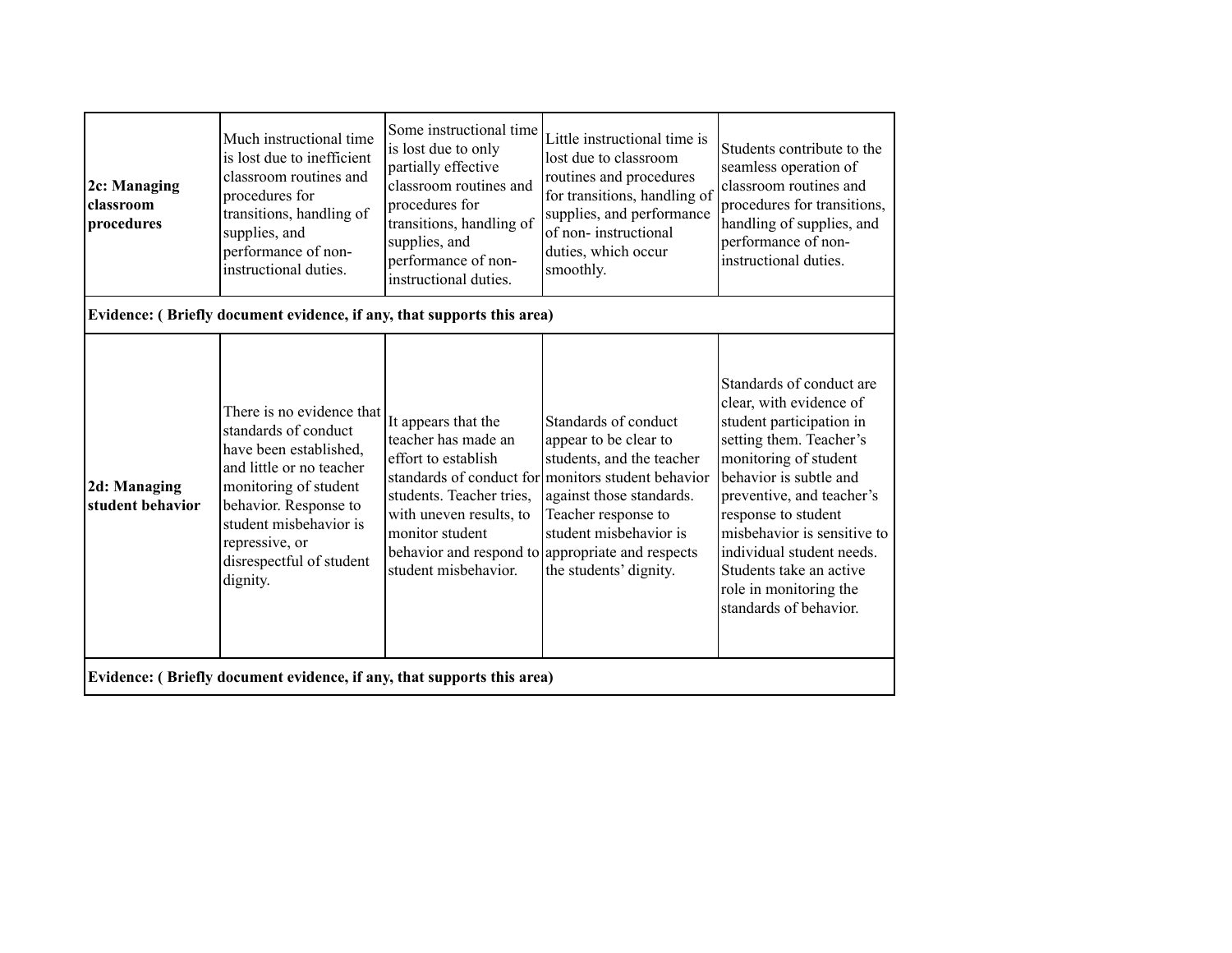| 2e: Organizing<br>physical space                                       | The physical<br>environment is unsafe, or teacher's use of<br>some students don't have physical resources,<br>access to learning. There including computer<br>is poor alignment<br>between the physical<br>arrangement and the<br>lesson activities. | The classroom is safe,<br>and essential learning is<br>accessible to most<br>students, and the<br>technology, is<br>moderately effective.<br>Teacher may attempt to<br>modify the physical<br>arrangement to suit<br>learning activities, with<br>partial success. | The classroom is safe, and the physical environment<br>learning is accessible to all ensures the learning of all<br>students; teacher ensures<br>that the physical<br>arrangement is appropriate Students contribute to the<br>to the learning activities.<br>Teacher makes effective<br>use of physical resources,<br>including computer<br>technology. | The classroom is safe, and<br>students, including those<br>with special needs.<br>use or adaptation of the<br>physical environment to<br>advance learning.<br>Technology is used<br>skillfully, as appropriate to<br>the lesson. |  |  |
|------------------------------------------------------------------------|------------------------------------------------------------------------------------------------------------------------------------------------------------------------------------------------------------------------------------------------------|--------------------------------------------------------------------------------------------------------------------------------------------------------------------------------------------------------------------------------------------------------------------|----------------------------------------------------------------------------------------------------------------------------------------------------------------------------------------------------------------------------------------------------------------------------------------------------------------------------------------------------------|----------------------------------------------------------------------------------------------------------------------------------------------------------------------------------------------------------------------------------|--|--|
| Evidence: (Briefly document evidence, if any, that supports this area) |                                                                                                                                                                                                                                                      |                                                                                                                                                                                                                                                                    |                                                                                                                                                                                                                                                                                                                                                          |                                                                                                                                                                                                                                  |  |  |
| D2 AVG:                                                                |                                                                                                                                                                                                                                                      |                                                                                                                                                                                                                                                                    |                                                                                                                                                                                                                                                                                                                                                          |                                                                                                                                                                                                                                  |  |  |
| Domain 3 Rubric: Instruction                                           |                                                                                                                                                                                                                                                      |                                                                                                                                                                                                                                                                    |                                                                                                                                                                                                                                                                                                                                                          |                                                                                                                                                                                                                                  |  |  |
| Component                                                              | <b>Target Level of Performance</b>                                                                                                                                                                                                                   |                                                                                                                                                                                                                                                                    |                                                                                                                                                                                                                                                                                                                                                          |                                                                                                                                                                                                                                  |  |  |
|                                                                        | Unsatisfactory                                                                                                                                                                                                                                       | <b>Basic</b>                                                                                                                                                                                                                                                       | Proficient                                                                                                                                                                                                                                                                                                                                               | <b>Distinguished</b>                                                                                                                                                                                                             |  |  |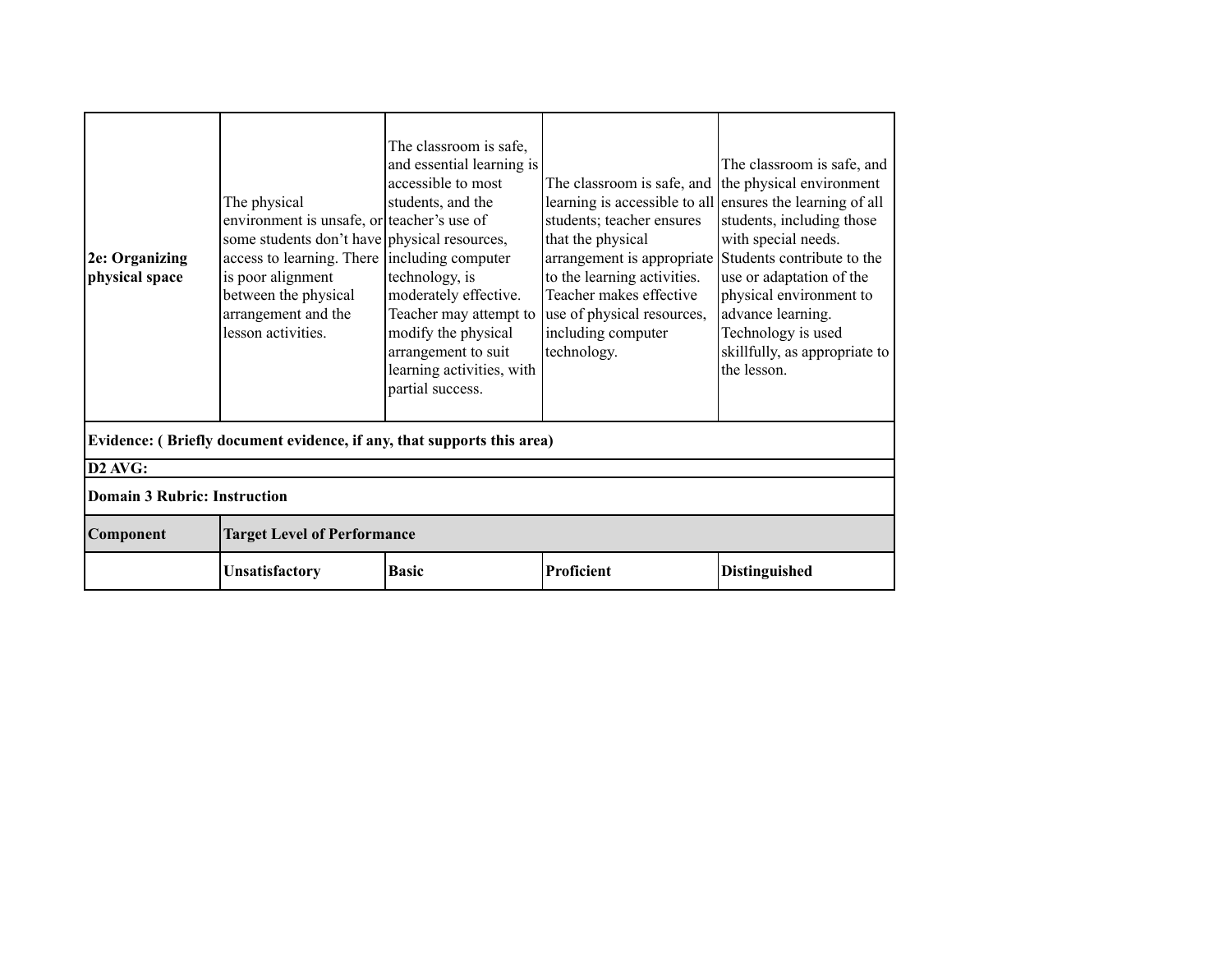| Evidence: (Briefly document evidence, if any, that supports this area)<br>Some of the teacher's<br>Most of the teacher's<br>Questions reflect high<br>questions elicit a<br>expectations and are<br>questions elicit a<br>Teacher's questions are<br>3b: Using<br>low-level or<br>thoughtful response, but thoughtful response, and<br>culturally and<br>questioning and<br>most are low-level,<br>the teacher allows<br>developmentally<br>inappropriate, eliciting<br>discussion<br>limited student<br>sufficient time for students appropriate. Students<br>posed in rapid | 3a:<br>Communicating<br>with students | Expectations for<br>learning, directions and<br>procedures, and<br>explanations of content<br>are unclear or confusing<br>to students. Teacher's use<br>of language contains<br>errors or is inappropriate<br>to students' cultures or<br>levels of development. | Expectations for<br>learning, directions and<br>procedures, and<br>explanations of content<br>are clarified after initial<br>confusion; teacher's use<br>of language is correct<br>but may not be<br>completely appropriate<br>to students' cultures or<br>levels of development. | Expectations for learning,<br>directions and procedures,<br>and explanations of<br>content are clear to<br>students. Communications<br>are appropriate to students'<br>cultures and levels of<br>development | Expectations for learning,<br>directions and procedures,<br>and explanations of<br>content are clear to<br>students. Teacher's oral<br>and written<br>communication is clear<br>and expressive,<br>appropriate to students'<br>cultures and levels of<br>development, and<br>anticipates possible<br>student misconceptions. |  |  |
|-------------------------------------------------------------------------------------------------------------------------------------------------------------------------------------------------------------------------------------------------------------------------------------------------------------------------------------------------------------------------------------------------------------------------------------------------------------------------------------------------------------------------------------------------------------------------------|---------------------------------------|------------------------------------------------------------------------------------------------------------------------------------------------------------------------------------------------------------------------------------------------------------------|-----------------------------------------------------------------------------------------------------------------------------------------------------------------------------------------------------------------------------------------------------------------------------------|--------------------------------------------------------------------------------------------------------------------------------------------------------------------------------------------------------------|------------------------------------------------------------------------------------------------------------------------------------------------------------------------------------------------------------------------------------------------------------------------------------------------------------------------------|--|--|
|                                                                                                                                                                                                                                                                                                                                                                                                                                                                                                                                                                               |                                       |                                                                                                                                                                                                                                                                  |                                                                                                                                                                                                                                                                                   |                                                                                                                                                                                                              |                                                                                                                                                                                                                                                                                                                              |  |  |
| techniques<br>succession. Teacher'<br>formulate many of the<br>participation, and<br>to answer. All students<br>high-level questions and<br>recitation rather than<br>participate in the<br>attempts to engage all<br>discussion, with the<br>ensure that all voices are<br>discussion.<br>students in the<br>teacher stepping aside<br>heard.<br>discussion are only                                                                                                                                                                                                         |                                       |                                                                                                                                                                                                                                                                  |                                                                                                                                                                                                                                                                                   |                                                                                                                                                                                                              |                                                                                                                                                                                                                                                                                                                              |  |  |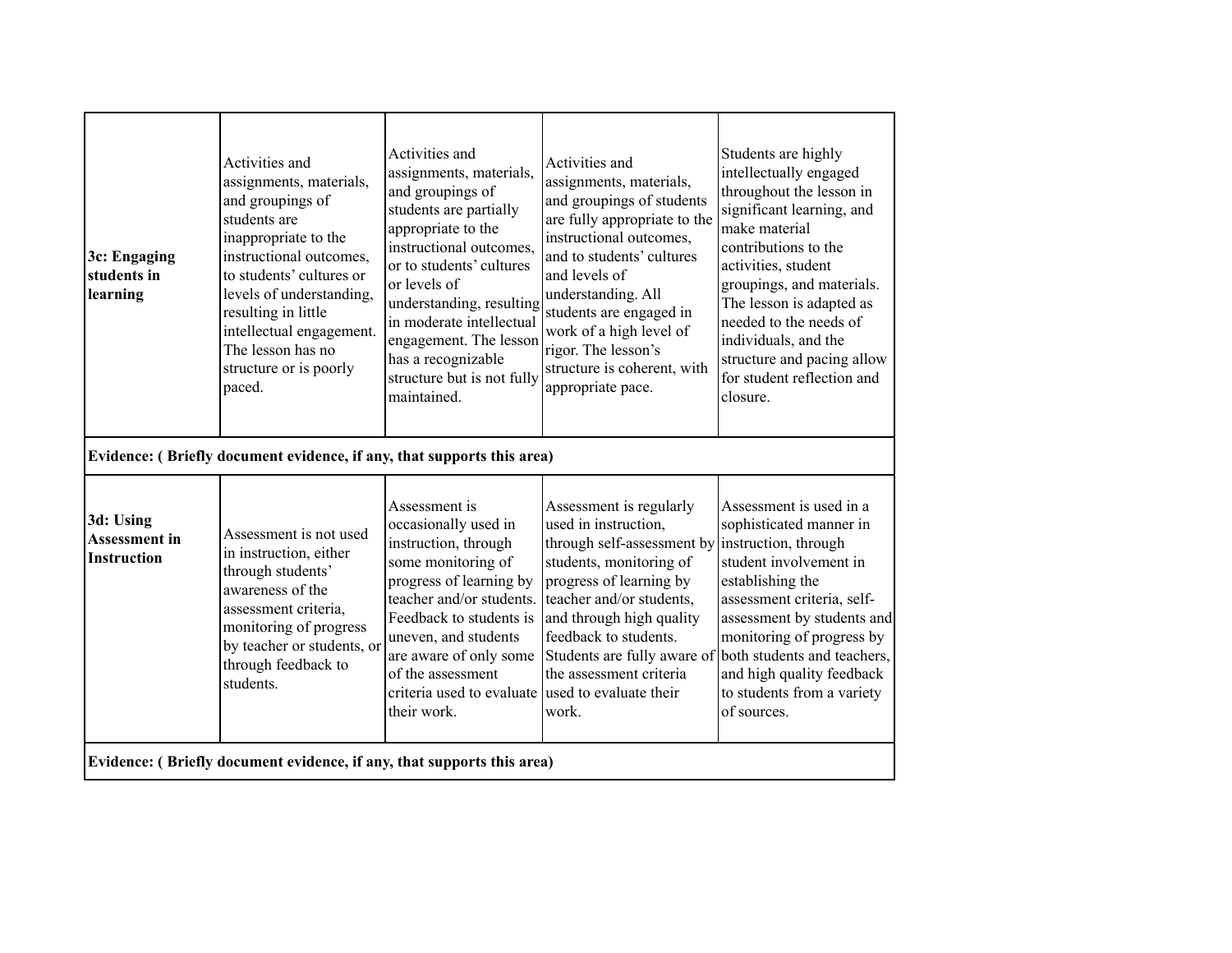| 3e: Demonstrating<br>flexibility and<br>responsiveness                 | Teacher adheres to the<br>instruction plan, even<br>when a change would<br>improve the lesson or<br>students' level of<br>interest. Teacher brushes<br>aside student questions;<br>when students<br>experience difficulty, the<br>teacher blames the<br>students or their home<br>environment. | Teacher attempts to<br>modify the lesson when<br>needed and to respond<br>to student questions,<br>with moderate success.<br>Teacher accepts<br>responsibility for<br>student success, but has<br>only a limited repertoire<br>of strategies to draw<br>upon. | Teacher promotes the<br>successful learning of all<br>students, making<br>adjustments as needed to<br>instruction plans and<br>accommodating student<br>questions, needs and<br>interests. | Teacher seizes an<br>opportunity to enhance<br>learning, building on a<br>spontaneous event or<br>student interests. Teacher<br>ensures the success of all<br>students, using an<br>extensive repertoire of<br>instructional strategies. |  |  |  |
|------------------------------------------------------------------------|------------------------------------------------------------------------------------------------------------------------------------------------------------------------------------------------------------------------------------------------------------------------------------------------|---------------------------------------------------------------------------------------------------------------------------------------------------------------------------------------------------------------------------------------------------------------|--------------------------------------------------------------------------------------------------------------------------------------------------------------------------------------------|------------------------------------------------------------------------------------------------------------------------------------------------------------------------------------------------------------------------------------------|--|--|--|
| Evidence: (Briefly document evidence, if any, that supports this area) |                                                                                                                                                                                                                                                                                                |                                                                                                                                                                                                                                                               |                                                                                                                                                                                            |                                                                                                                                                                                                                                          |  |  |  |
| D3 AVG:<br><b>Domain Four: Professional Responsibilities</b>           |                                                                                                                                                                                                                                                                                                |                                                                                                                                                                                                                                                               |                                                                                                                                                                                            |                                                                                                                                                                                                                                          |  |  |  |
| Component                                                              | <b>Target Level of Performance</b>                                                                                                                                                                                                                                                             |                                                                                                                                                                                                                                                               |                                                                                                                                                                                            |                                                                                                                                                                                                                                          |  |  |  |
|                                                                        | Unsatisfactory                                                                                                                                                                                                                                                                                 | <b>Basic</b>                                                                                                                                                                                                                                                  | Proficient                                                                                                                                                                                 | <b>Distinguished</b>                                                                                                                                                                                                                     |  |  |  |
| 4a: Reflecting on<br><b>Teaching</b>                                   | Teacher's reflection does<br>not accurately assess the<br>lesson's effectiveness or<br>the degree to which<br>outcomes were met<br>and/or has no                                                                                                                                               | Teacher's reflection is a<br>generally accurate<br>impression of a lesson's<br>effectiveness, the<br>degree to which<br>outcomes were met<br>and/or makes general                                                                                             | Teacher's reflection<br>accurately assesses the<br>lesson's effectiveness and<br>the degree to which<br>outcomes were met and<br>can cite evidence to                                      | Teacher's reflection<br>accurately, thoughtfully<br>assesses the lesson's<br>effectiveness and the<br>degree to which outcomes<br>were met, citing specific<br>examples; offers specific                                                 |  |  |  |
|                                                                        | suggestions for how a<br>lesson could be<br>improved.                                                                                                                                                                                                                                          | suggestions about how<br>a lesson could be<br>improved.                                                                                                                                                                                                       | support the judgment;<br>makes specific suggestions<br>for lesson improvement.                                                                                                             | alternative actions drawing<br>on an extensive repertoire<br>of skills.                                                                                                                                                                  |  |  |  |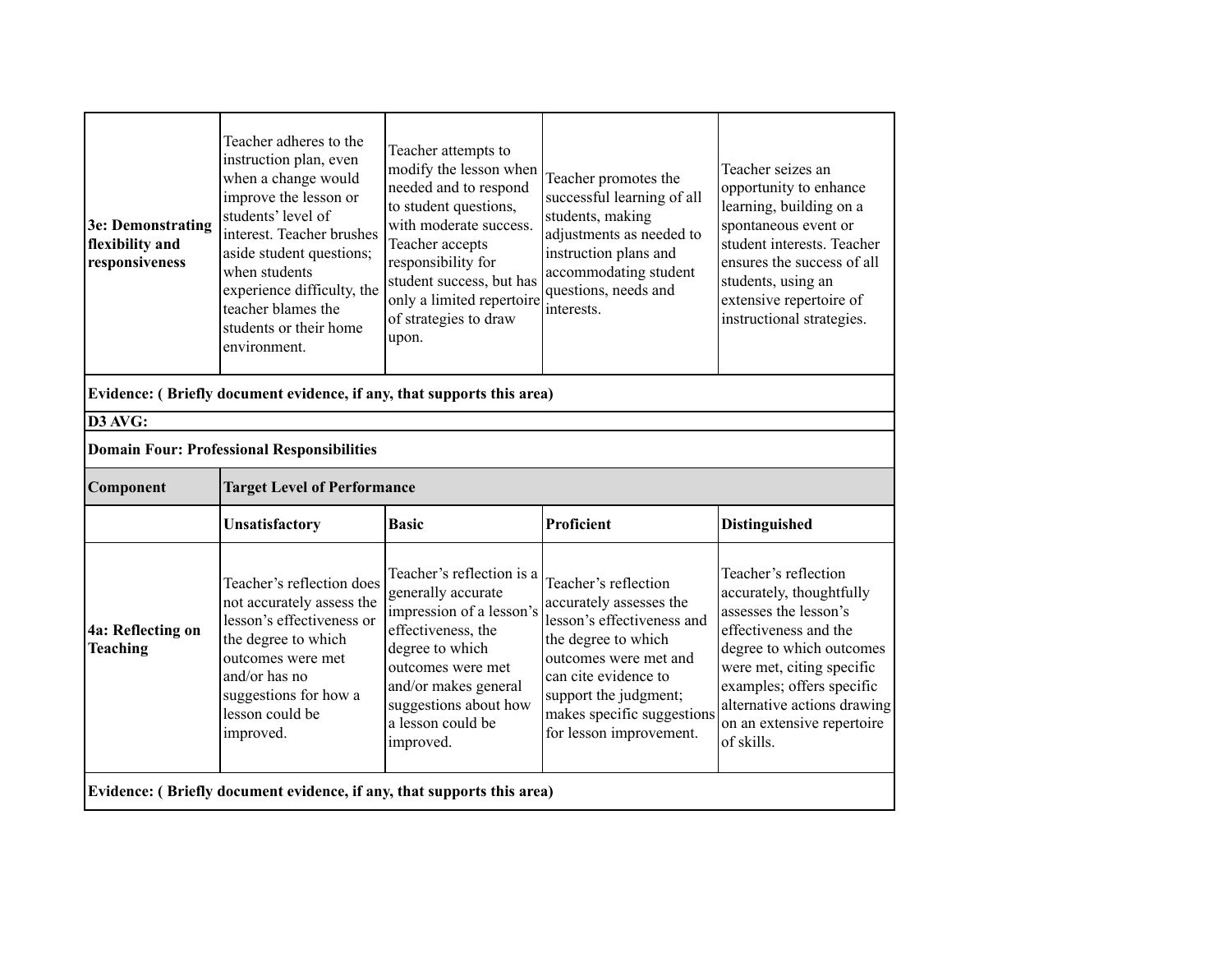| <b>4b: Maintaining</b><br><b>Accurate Records</b>                      | The information<br>management system on<br>student completion of<br>assignments, student<br>progress in learning<br>and/or non-instructional<br>activities is either absent<br>or in disarray.                                                                                                                                                    | The information<br>management system for<br>student completion of<br>assignments, progress<br>in learning and/or non-<br>instructional activities<br>is rudimentary, and/or<br>requires frequent<br>monitoring for<br>accuracy. | The information<br>management system for<br>student completion of<br>assignments, student<br>progress in learning and/or<br>non-instructional activities<br>is fully effective.                                                                                                      | The information<br>management system for<br>student completion of<br>assignments, progress in<br>learning and/or non-<br>instructional activities is<br>fully effective, and<br>students contribute to its<br>maintenance and/or<br>interpretation. |  |
|------------------------------------------------------------------------|---------------------------------------------------------------------------------------------------------------------------------------------------------------------------------------------------------------------------------------------------------------------------------------------------------------------------------------------------|---------------------------------------------------------------------------------------------------------------------------------------------------------------------------------------------------------------------------------|--------------------------------------------------------------------------------------------------------------------------------------------------------------------------------------------------------------------------------------------------------------------------------------|-----------------------------------------------------------------------------------------------------------------------------------------------------------------------------------------------------------------------------------------------------|--|
|                                                                        | Evidence: (Briefly document evidence, if any, that supports this area)                                                                                                                                                                                                                                                                            |                                                                                                                                                                                                                                 |                                                                                                                                                                                                                                                                                      |                                                                                                                                                                                                                                                     |  |
| 4c:<br>Communicating<br>with Families                                  | The educator provides<br>little/no information to<br>families about the<br>instructional program<br>and/or individual<br>students; communication communication/respons<br>with families is<br>insensitive or<br>inappropriate to the<br>culture of the families<br>and/or makes no attempt<br>to engage families in the<br>instructional program. | The educator provides<br>minimal and/or<br>occasionally insensitive<br>es to family concerns;<br>partially successful<br>attempts to engage<br>families in the<br>instructional program.                                        | The educator provides<br>frequent, culturally-<br>appropriate information to<br>families about the<br>instructional program,<br>student progress, and<br>responses to family<br>concerns; frequent,<br>successful efforts to<br>engage families in the<br>instructional program.     | The educator provides<br>frequent, culturally-<br>appropriate information to<br>families with student<br>input; successful efforts to<br>engage families in the<br>instructional program to<br>enhance student learning.                            |  |
| Evidence: (Briefly document evidence, if any, that supports this area) |                                                                                                                                                                                                                                                                                                                                                   |                                                                                                                                                                                                                                 |                                                                                                                                                                                                                                                                                      |                                                                                                                                                                                                                                                     |  |
| 4d: Participating in<br>a Professional<br>Community                    | Professional<br>relationships with<br>colleagues are negative<br>or self-serving; teacher<br>avoids participation in a<br>culture of inquiry and/or<br>avoids becoming<br>involved in school events<br>and/or school and district<br>Inrojects.                                                                                                   | Professional<br>relationships are cordial<br>and fulfill required<br>school/district duties;<br>include involvement in<br>a culture of inquiry,<br>school events and/or<br>school/district projects<br>when asked.              | Professional relationships<br>are characterized by<br>mutual support and<br>cooperation; include active<br>participation in a culture of<br>professional inquiry, job<br>related school events and<br>school/district projects,<br>with teacher making<br>substantial contributions. | Professional relationships<br>are characterized by<br>mutual support,<br>cooperation and initiative<br>in assuming leadership in<br>promoting a culture of<br>inquiry and making<br>substantial contributions to<br>school/district projects.       |  |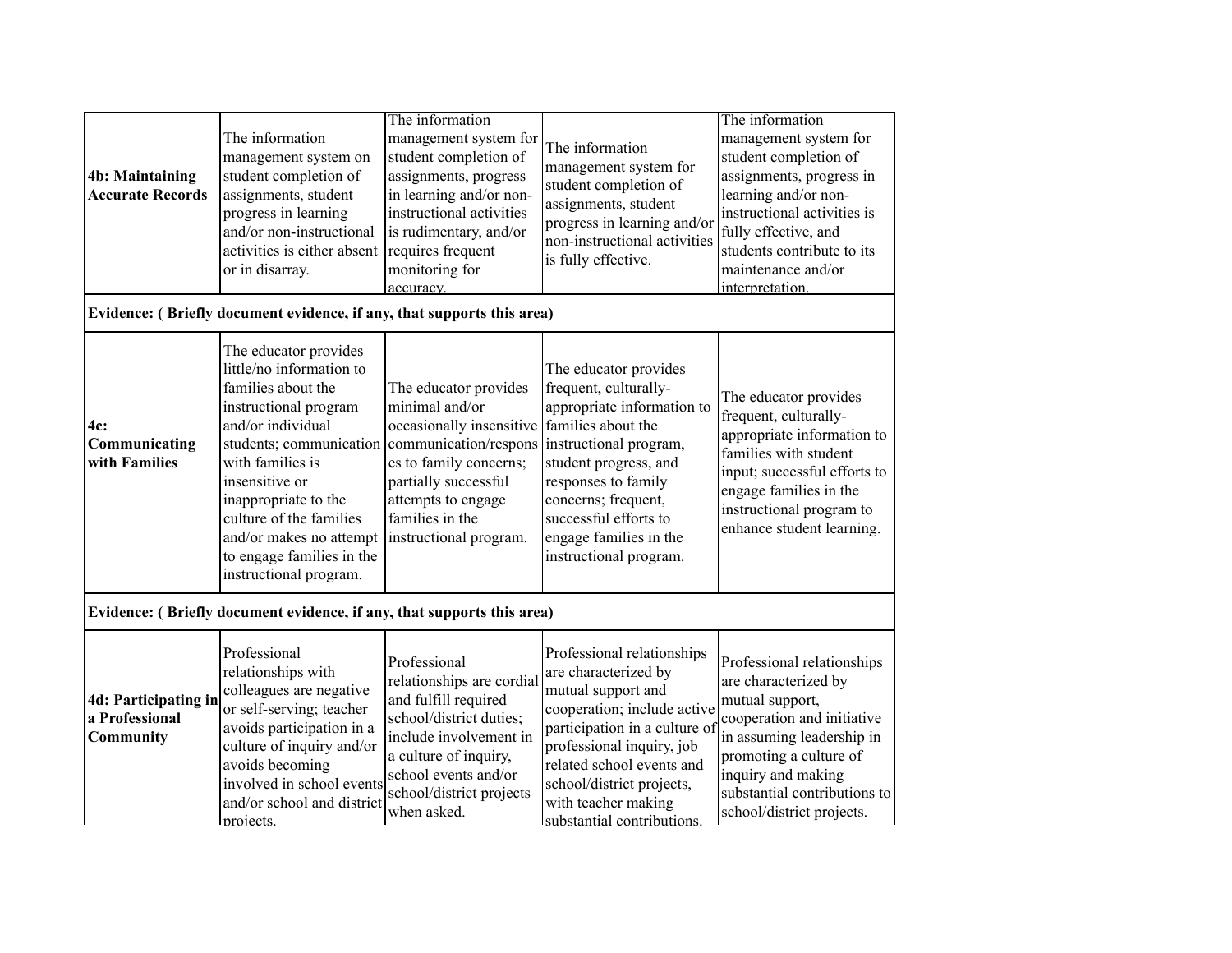|                                                                        | . ساختار با دور                                                                                                                                                                                                                                                             |                                                                                                                                                                                | UMBINIMI VUIIDIIUMBIVII                                                                                                                                                                                                                                                                                                                                                              |                                                                                                                                                                                                                                                                                                                                |  |  |  |  |
|------------------------------------------------------------------------|-----------------------------------------------------------------------------------------------------------------------------------------------------------------------------------------------------------------------------------------------------------------------------|--------------------------------------------------------------------------------------------------------------------------------------------------------------------------------|--------------------------------------------------------------------------------------------------------------------------------------------------------------------------------------------------------------------------------------------------------------------------------------------------------------------------------------------------------------------------------------|--------------------------------------------------------------------------------------------------------------------------------------------------------------------------------------------------------------------------------------------------------------------------------------------------------------------------------|--|--|--|--|
|                                                                        | Evidence: (Briefly document evidence, if any, that supports this area)                                                                                                                                                                                                      |                                                                                                                                                                                |                                                                                                                                                                                                                                                                                                                                                                                      |                                                                                                                                                                                                                                                                                                                                |  |  |  |  |
| 4e: Growing and<br>Developing<br>Professionally                        | Teacher engages in no<br>professional<br>development activities<br>and/or resists feedback<br>on teaching performance some reluctance<br>and/or makes no effort to reedback on teaching<br>share knowledge with<br>others or to assume<br>professional<br>responsibilities. | Teacher engages in<br>professional activities<br>to a limited extent<br>and/or accepts with<br>performance and/or<br>finds limited ways to<br>contribute to the<br>profession. | Teacher engages in<br>seeking out professional<br>development<br>opportunities, welcomes<br>feedback on performance<br>and participates actively in<br>assisting other educators.                                                                                                                                                                                                    | Teacher engages in<br>seeking out opportunities<br>for professional<br>development and makes a<br>systematic effort to<br>conduct action research,<br>seeks out feedback and<br>initiates important<br>activities to contribute to<br>the profession.                                                                          |  |  |  |  |
| Evidence: (Briefly document evidence, if any, that supports this area) |                                                                                                                                                                                                                                                                             |                                                                                                                                                                                |                                                                                                                                                                                                                                                                                                                                                                                      |                                                                                                                                                                                                                                                                                                                                |  |  |  |  |
| 4f: Showing<br>Professionalism                                         | Teachers professional<br>interactions are<br>characterized by<br>questionable integrity,<br>lack of awareness of<br>student needs, and/or<br>decisions that are self-<br>serving, and/or do not<br>comply with<br>school/district<br>regulations.                           | genuine but<br>making based on<br>limited data, and/or<br>minimal compliance<br>with school/district<br>regulations.                                                           | Teacher interactions are Teacher interactions are<br>characterized by honest, characterized by honesty,<br>integrity, confidentiality<br>inconsistent attempts to  and/or assurance that all<br>serve students, decision-students are fairly served,<br>participation in team or<br>departmental decision-<br>making, and/or full<br>compliance with<br>school/district regulations. | Teacher interactions are<br>characterized by the<br>highest standards of<br>honesty, integrity and<br>confidentiality; assumption<br>of leadership role with<br>colleagues, in serving<br>students, challenging<br>negative<br>attitudes/practices, and in<br>ensuring full compliance<br>with school/district<br>regulations. |  |  |  |  |
| Evidence: (Briefly document evidence, if any, that supports this area) |                                                                                                                                                                                                                                                                             |                                                                                                                                                                                |                                                                                                                                                                                                                                                                                                                                                                                      |                                                                                                                                                                                                                                                                                                                                |  |  |  |  |
| D4 AVG:                                                                |                                                                                                                                                                                                                                                                             |                                                                                                                                                                                |                                                                                                                                                                                                                                                                                                                                                                                      |                                                                                                                                                                                                                                                                                                                                |  |  |  |  |
| Domain Five: Student Data                                              |                                                                                                                                                                                                                                                                             |                                                                                                                                                                                |                                                                                                                                                                                                                                                                                                                                                                                      |                                                                                                                                                                                                                                                                                                                                |  |  |  |  |

**Admin. insert**